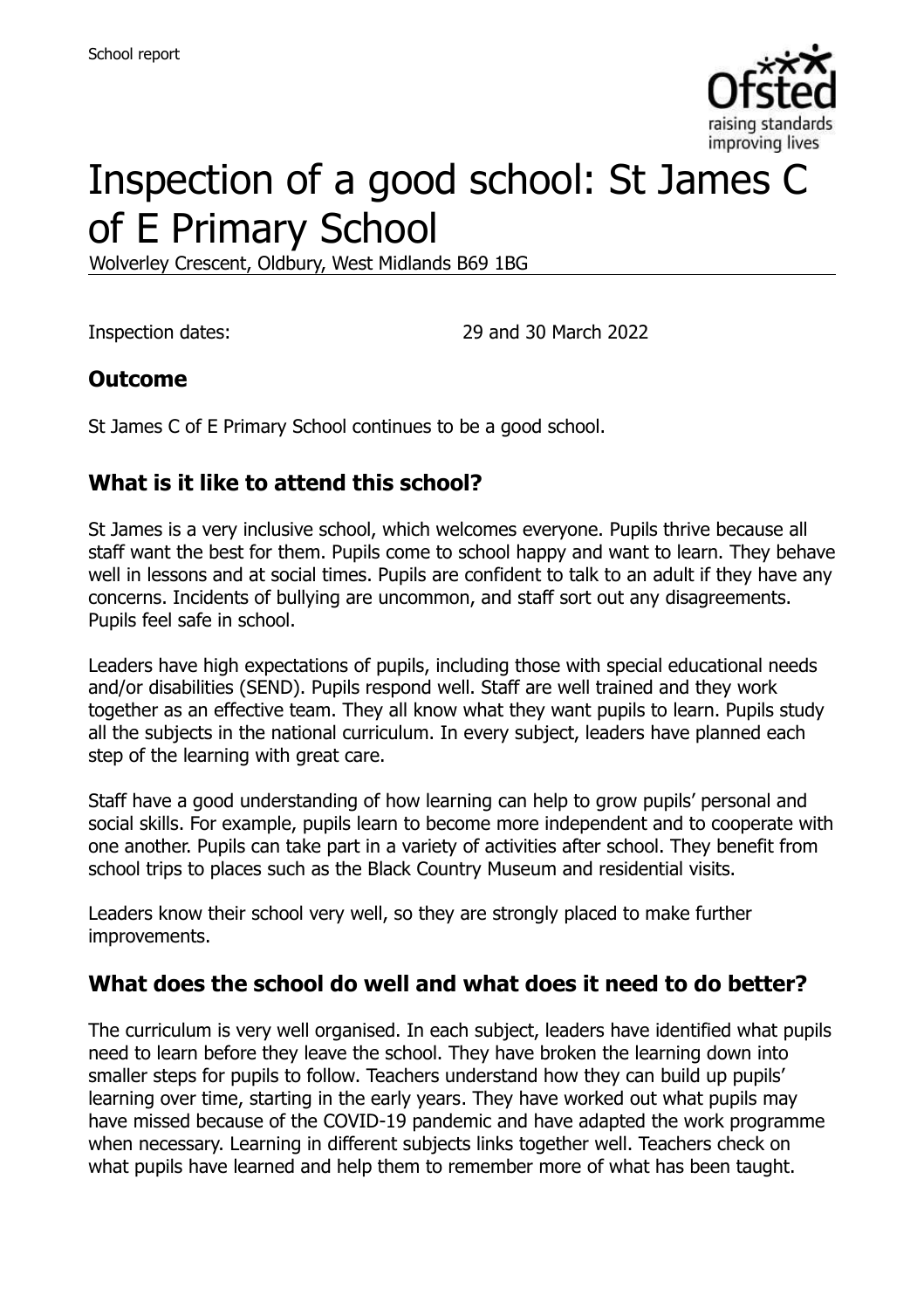

Leaders place the highest priority on reading. Starting in the Nursery class, a structured programme ensures that children learn about letters and sounds in an effective sequence. Staff have established strong routines and use good resources in a consistent way. They make sure that pupils read frequently to an adult and become fluent readers. Staff help pupils who find reading more difficult to keep up. Books for younger pupils are well matched to their knowledge of phonics. Pupils across the school are encouraged to love books and read widely.

Pupils really enjoy learning mathematics. Teachers make sure that all pupils think about how to tackle mathematical questions, as well as ensuring that they can calculate fluently. For example, in a Year 2 lesson, having an 'odd one out' when sorting two-dimensional shapes made pupils think hard.

Leaders have provided very effective staff training, so teachers have a first-rate understanding of how to plan the day-to-day learning for pupils. They are knowledgeable and draw on good resources. For example, in an orienteering lesson, pupils used laminated maps and high-quality compasses. Everyone knows the importance of building up pupils' vocabulary and using technical terms accurately. Teaching assistants make a valuable contribution to pupils' learning in the classroom. However, teachers are sometimes not clear enough about what they want the teaching assistants to do.

Leaders identify pupils' additional needs as soon as they become clear. They are ambitious for pupils with SEND and make sure that they study the full curriculum. Staff have taken particular care to meet the complex needs of a group of pupils with autism spectrum disorder. However, on occasion, teaching assistants' work can have a limited effect on supporting pupils' learning.

Pupils understand the school's rewards and sanctions and think that they are fair. They work hard in lessons, and disruption is rare. At breaktimes and lunchtimes, pupils play happily together. Pupils often join the school part way through a key stage. Staff work well with those who have behavioural needs so that their attitude improves. Leaders use suspension as a last resort and do so appropriately.

Teachers identify opportunities for pupils to learn specific personal and social skills in lessons. For example, in physical education (PE), pupils learn to listen to one another and to work as a team. Work in religious education, history and English ensures that pupils learn about a range of cultures and experiences different from their own.

The curriculum is relatively new. As a result, subject leaders have not had much opportunity to monitor its implementation. There are minor inconsistencies in the ways in which staff put the curriculum into effect.

The headteacher has established a strong sense of common purpose in the school. Teachers believe that leaders are always ready to help and are considerate of their workload.

#### **Safeguarding**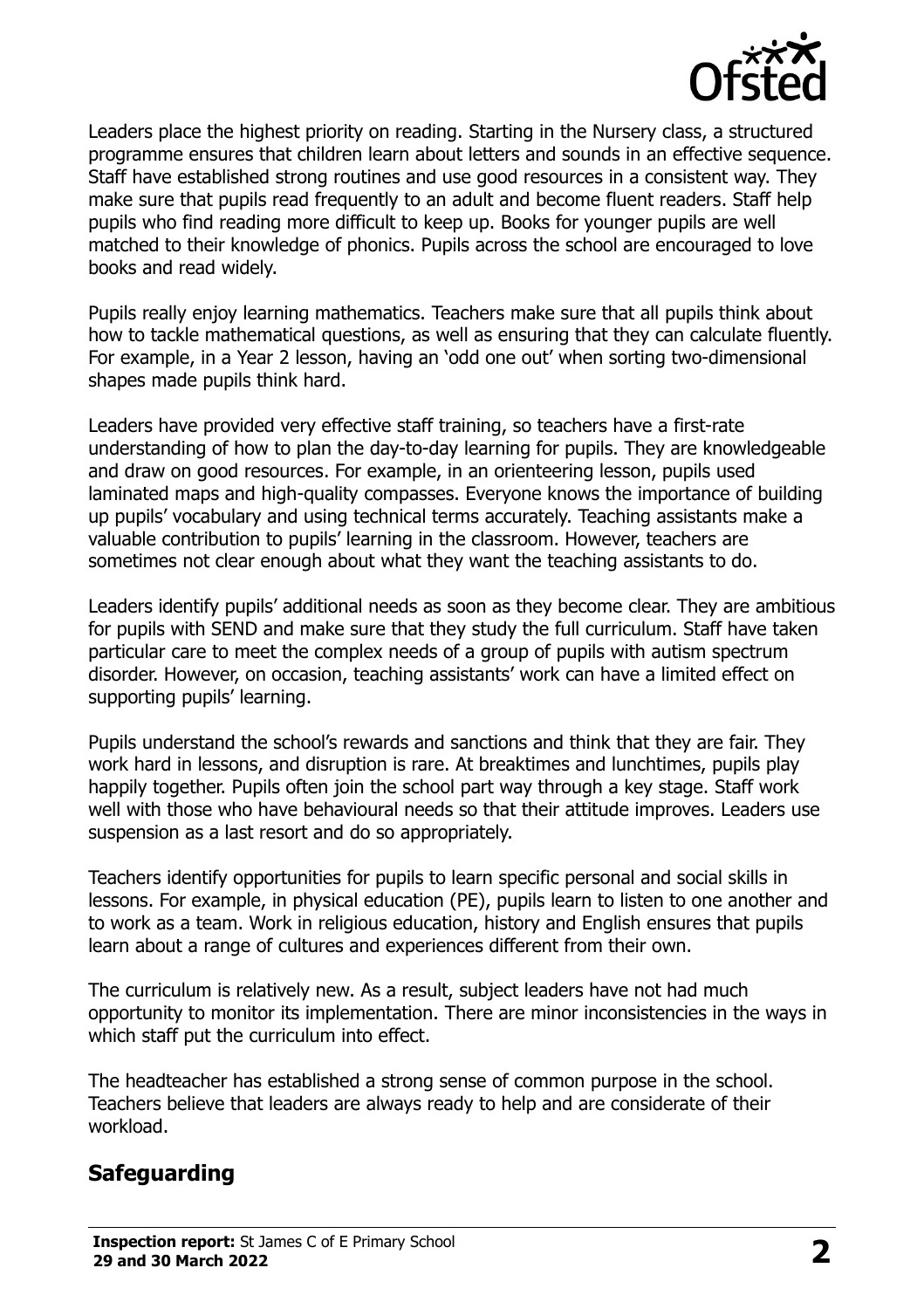

The arrangements for safeguarding are effective.

Leaders make sure that staff are well trained in safeguarding so that they are well placed to identify pupils at risk. They take the right actions to help children, some of whom have complex needs. Leaders take appropriate steps to involve other agencies that work with children. They are persistent when the need arises. Teachers make sure that pupils learn about the risks that they may face, including sexual harassment.

The school keeps the necessary records. Leaders make the right checks on the staff who join the school. Governors provide effective oversight of safeguarding arrangements.

Pupils know that there is always an adult to talk to. They feel safe.

# **What does the school need to do to improve?**

# **(Information for the school and appropriate authority)**

- The current curriculum is in its first year of operation. As a result, there is some work to do to refine the curriculum in some subjects and to enhance its implementation. Senior leaders have adapted the arrangements for the leadership of individual subjects. They should make sure that subject leaders have the skills and opportunities to check on the implementation of the subject for which they have responsibility. This will enable them to make those refinements to the curriculum and to provide staff with additional guidance.
- In classrooms, teaching assistants' work can sometimes be limited, which reduces their role in supporting learning. The number of pupils in the school with significant additional needs is considerable. Leaders should make sure that all teachers are aware of the most effective ways in which teaching assistants can be deployed and of their responsibility to guide and monitor their work. This will enable staff to provide all pupils with the most effective support.

# **Background**

When we have judged a school to be good we will then normally go into the school about once every four years to confirm that the school remains good. This is called a section 8 inspection of a good or outstanding school, because it is carried out under section 8 of the Education Act 2005. We do not give graded judgements on a section 8 inspection. However, if we find evidence that a school would now receive a higher or lower grade, then the next inspection will be a section 5 inspection. Usually this is within one to two years of the date of the section 8 inspection. If we have serious concerns about safeguarding, behaviour or the quality of education, we will deem the section 8 inspection as a section 5 inspection immediately.

This is the second section 8 inspection since we judged the school to be good in February 2013.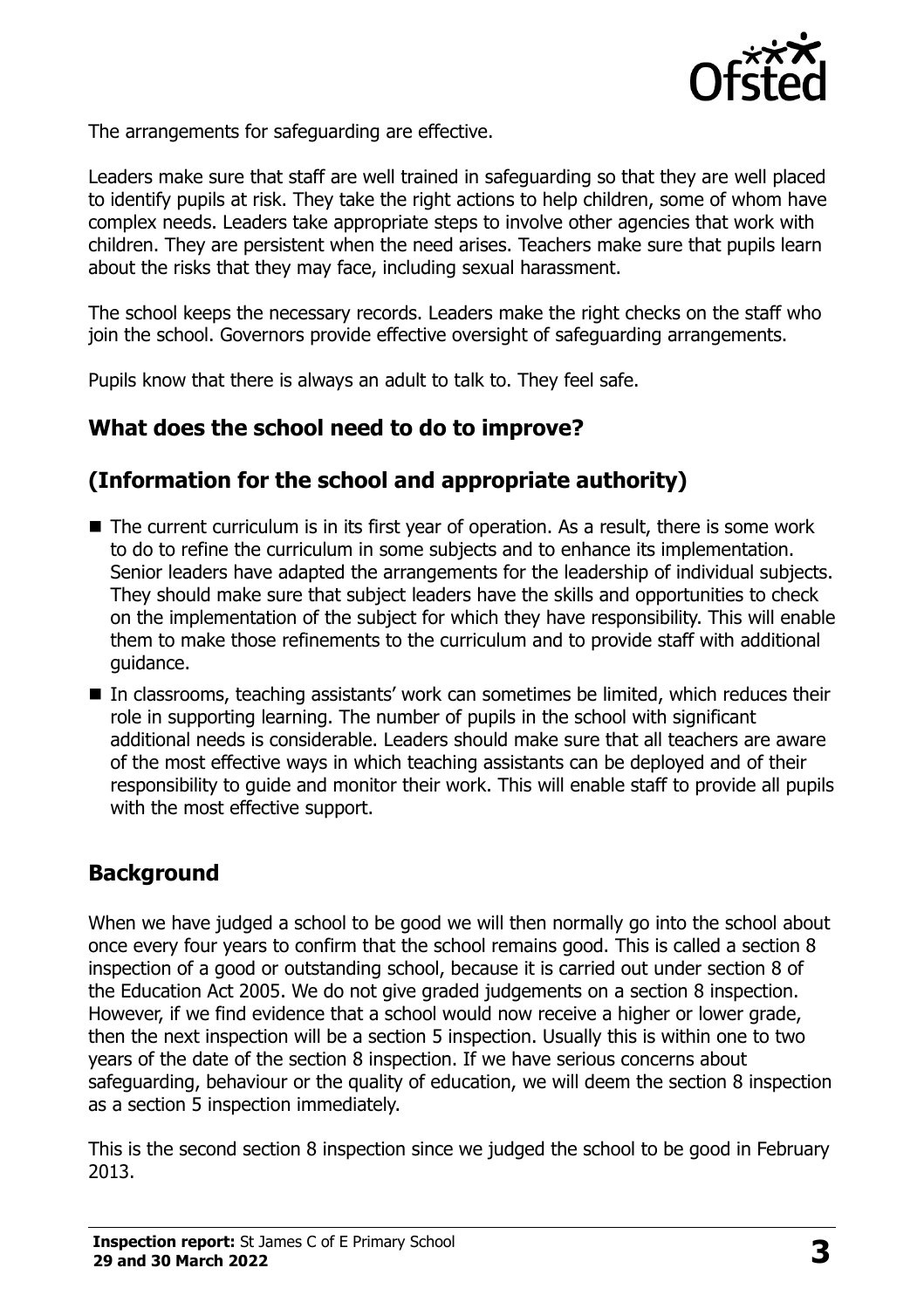

#### **How can I feed back my views?**

You can use [Ofsted Parent View](https://parentview.ofsted.gov.uk/) to give Ofsted your opinion on your child's school, or to find out what other parents and carers think. We use information from Ofsted Parent View when deciding which schools to inspect, when to inspect them and as part of their inspection.

The Department for Education has further [guidance](http://www.gov.uk/complain-about-school) on how to complain about a school.

If you are the school and you are not happy with the inspection or the report, you can [complain to Ofsted.](https://www.gov.uk/complain-ofsted-report)

#### **Further information**

You can search for [published performance information](http://www.compare-school-performance.service.gov.uk/) about the school.

In the report, ['disadvantaged pupils'](http://www.gov.uk/guidance/pupil-premium-information-for-schools-and-alternative-provision-settings) refers to those pupils who attract government pupil premium funding: pupils claiming free school meals at any point in the last six years and pupils in care or who left care through adoption or another formal route.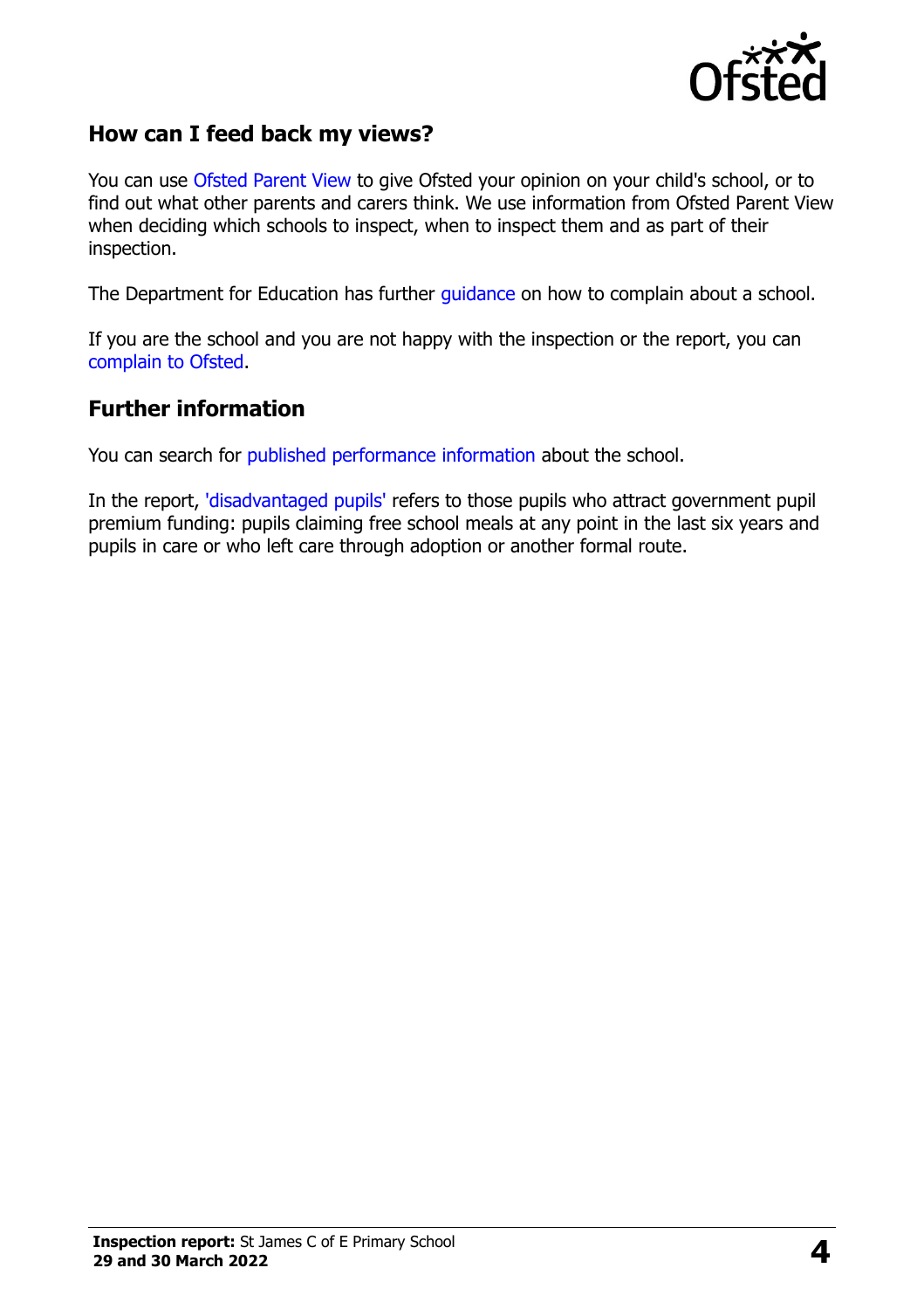

### **School details**

| Unique reference number             | 131673                                                            |
|-------------------------------------|-------------------------------------------------------------------|
| <b>Local authority</b>              | Sandwell                                                          |
| <b>Inspection number</b>            | 10212493                                                          |
| <b>Type of school</b>               | Primary                                                           |
| <b>School category</b>              | Voluntary controlled                                              |
| Age range of pupils                 | 3 to 11                                                           |
| <b>Gender of pupils</b>             | Mixed                                                             |
| Number of pupils on the school roll | 483                                                               |
| <b>Appropriate authority</b>        | The governing body                                                |
| <b>Chair</b>                        | <b>Christopher Sale</b>                                           |
| <b>Headteacher</b>                  | Camilla McGregor                                                  |
| Website                             | www.stjamesprimary.co.uk                                          |
| Date of previous inspection         | 8 March 2017, under section 8 of the<br><b>Education Act 2005</b> |

# **Information about this school**

- St James C of E Primary School is a voluntary-controlled Church of England faith school within the Diocese of Birmingham. The religious character of the school was last inspected in March 2020. The next such inspection is therefore due before 2028.
- The school runs a breakfast club and an after-school club.
- A small number of pupils benefit from full-time alternative provision with two registered providers.
- A significant number of pupils join the school other than at normal points of transfer.

# **Information about this inspection**

- This was the first routine inspection the school received since the COVID-19 pandemic began. The inspector discussed the impact of the pandemic with leaders and has taken that into account in his evaluation of the school.
- The inspector met with the headteacher and other senior leaders. Meetings were held with curriculum leaders and the special educational needs coordinator.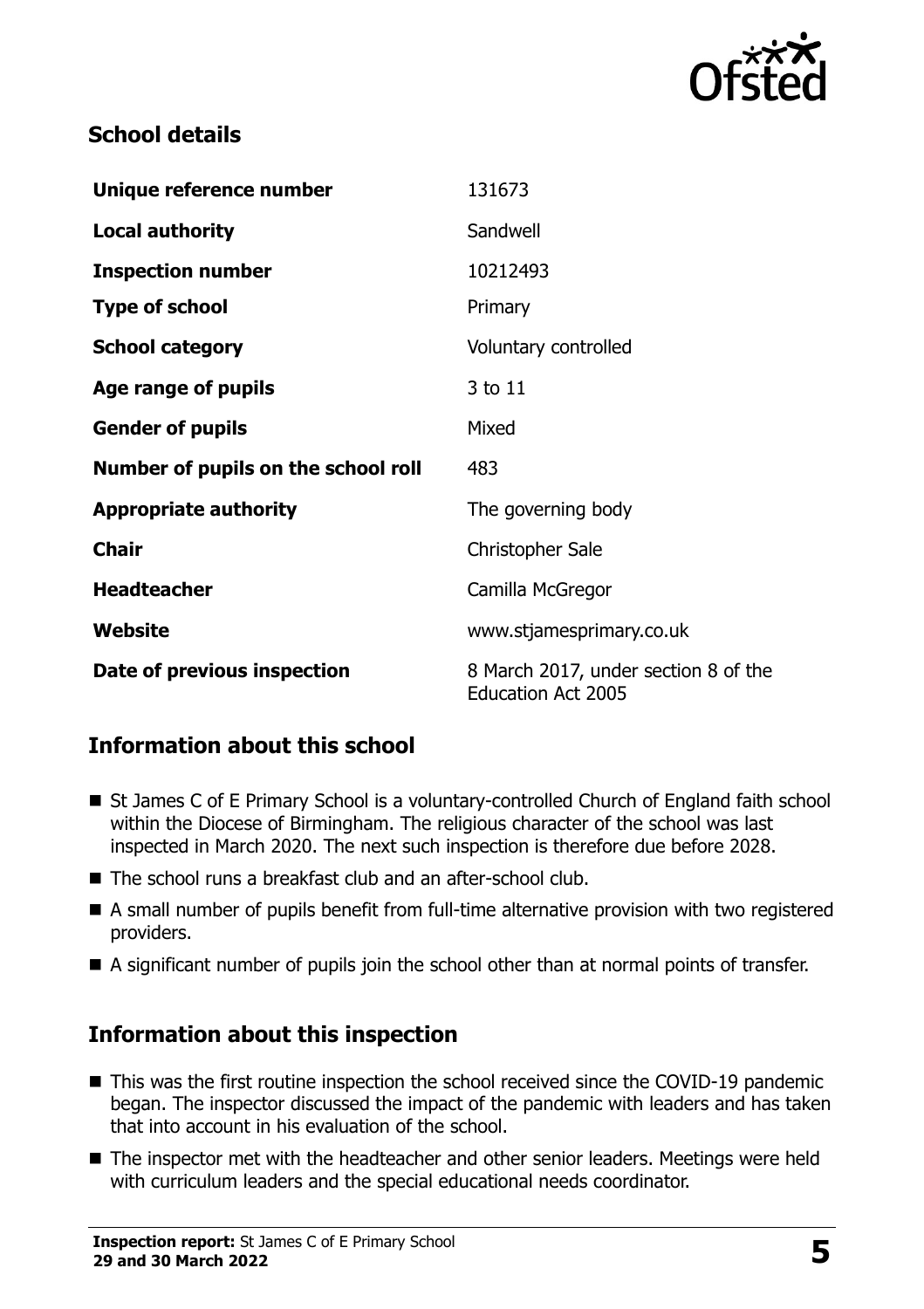

- The chair and another two members of the governing body met with the inspector. The inspector spoke by telephone with a representative of the local authority and with a representative of the diocese.
- $\blacksquare$  The inspector spoke with pupils at social times, and with groups of pupils more formally.
- When inspecting safeguarding, the inspector looked at the school's procedures for recruiting and checking on staff. He also considered the effectiveness of staff training and the procedures to keep pupils safe.
- The inspector reviewed a range of documents, including leaders' plans to improve the school and records of governing body meetings. The inspector also reviewed the school's attendance and behaviour records.
- The inspector took account of responses to Ofsted Parent View, Ofsted's questionnaire for parents. He met with parents outside the school at the start of the second day of the inspection. The inspector also considered responses to the survey for staff.
- The inspector carried out deep dives in these subiects: reading, mathematics and PE. For each deep dive, the inspector discussed the curriculum with subject leaders, visited a sample of lessons, spoke to teachers, spoke to some pupils about their learning and looked at samples of pupils' work. The inspector also met with pupils and teachers to discuss learning in these subjects.
- The inspector listened to a sample of pupils from Years 1, 2 and 3 reading to an adult.

#### **Inspection team**

Martin Spoor, lead inspector **Contact Contact Contact Contact Contact Contact Contact Contact Contact Contact Contact Contact Contact Contact Contact Contact Contact Contact Contact Contact Contact Contact Contact Contact**